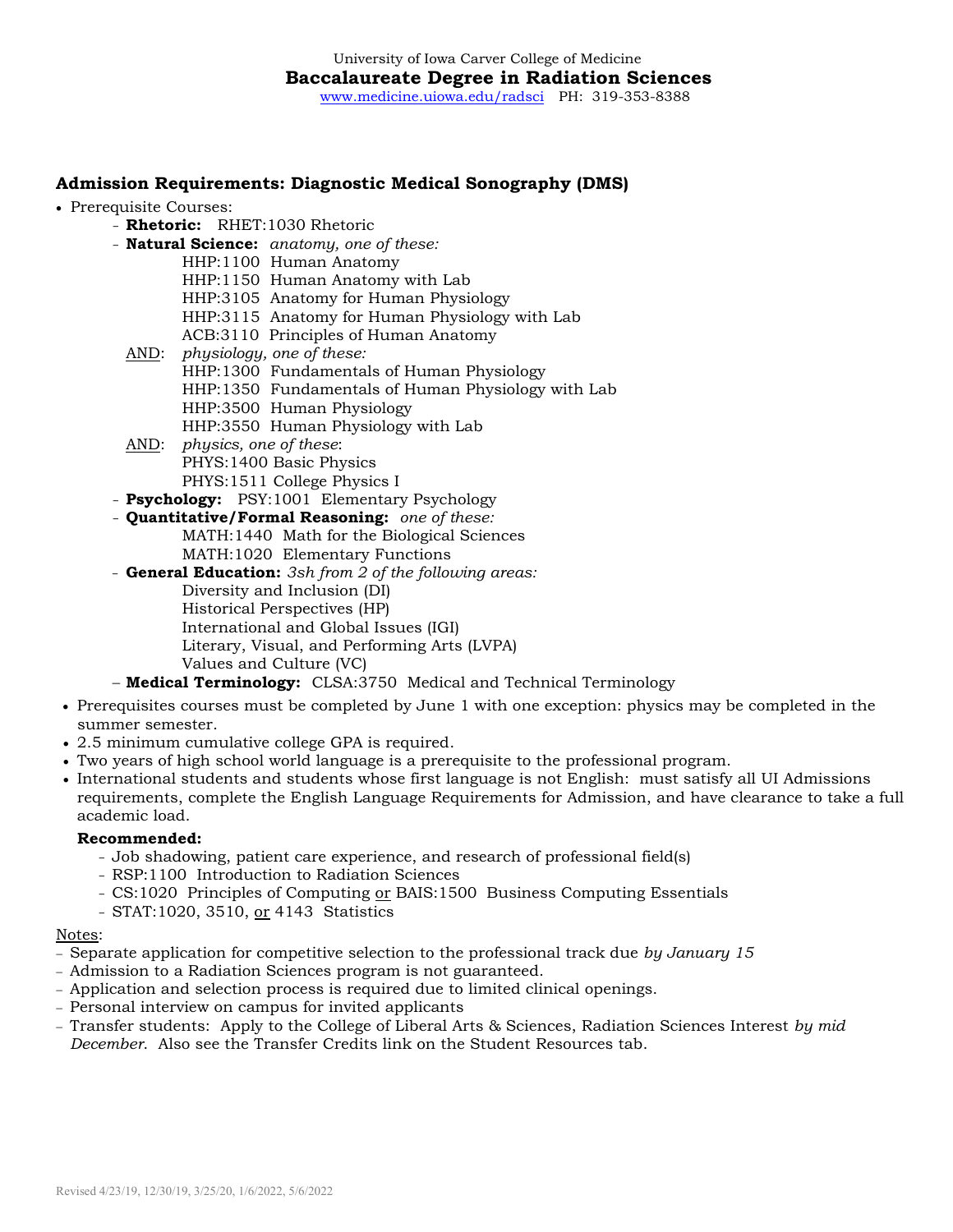## **Degree Requirements:**

#### **1) One of the following professional Radiation Sciences tracks:**

- Diagnostic Medical Sonography and General and Vascular (3 year track) 10 students
- Diagnostic Medical Sonography and Cardiac and Vascular (3 year track) 8 students

## **2) Semester hour and GPA Requirements:**

- Successfully complete a minimum of 120 semester hours of credit
- Maintain a minimum 2.0 cumulative and UI GPA
- Complete all track courses with a C or above

| <b>FIRST YEAR - FRESHMAN</b>                  |           |                                                     |         |  |  |
|-----------------------------------------------|-----------|-----------------------------------------------------|---------|--|--|
| 1 <sup>st</sup> Semester Fall                 | sh        | 2 <sup>nd</sup> Semester Spring                     | sh      |  |  |
| RHET:1030 Rhetoric                            | 4         | Human Physiology                                    | $3 - 5$ |  |  |
| BIOL:1140 Human Biology* OR HHP:1400          |           |                                                     |         |  |  |
| Human Anatomy & Physiology*OR Human           | $3 - 5$   | Human Anatomy (if not completed in fall) or Physics | $3 - 5$ |  |  |
| Anatomy                                       |           |                                                     |         |  |  |
| MATH:1440 Math for Biological Sciences        | 4         | PSY:1001 Elementary Psych                           |         |  |  |
| DI, IGI, HP, LVPA, or VC                      | 3         | CLSA:3750 Medical Terminology                       | ∍       |  |  |
| RSP:1100 Introduction to Radiation Sciences** |           | DI, IGI, HP, LVPA, or VC                            | 3       |  |  |
| Subtotal                                      | $15 - 17$ | <b>Subtota</b>                                      | 14-18   |  |  |

| 3 <sup>rd</sup> Semester Summer | sh    |
|---------------------------------|-------|
| PHYS:1400 Basic Physics ^       |       |
| <b>Subtotal</b>                 |       |
| <b>Total Freshman</b>           | 29-38 |

\* Most students will need to complete Human Biology prior to Anatomy (based on academic strength)

\*\* Strongly recommended, not required

<sup>^</sup> Physics for DMS program may be completed in the spring or summer semester. Summer is recommended if both Anatomy and Physiology are taken in the spring.

- **Students are advised for success, based on academic strength, not necessarily for a 4 year plan.**

- **Prerequisites may take more than one year to complete.**

### **Diagnostic Medical Sonography**

#### **Both Tracks:**

| <b>SECOND YEAR - SOPHOMORE</b>               |               |                                                 |                |  |
|----------------------------------------------|---------------|-------------------------------------------------|----------------|--|
| 1 <sup>st</sup> Semester Fall                | <sub>sh</sub> | 2 <sup>nd</sup> Semester Spring                 | sh             |  |
| RSP:2110 Pathology for Radiation Sciences    |               | RSP:3210 Medical Ethics & Law                   | 2              |  |
| RSP:2120 Patient Care for Radiation Sciences |               | RSCT:4100 Sect Anatomy for Imaging Sci (online) |                |  |
| STAT:1020 Elementary Stats and Inference*    | (3)           | RSCI:4130 ECG & Hemodynamics (online)           |                |  |
| RSCI:4110 Vascular Anatomy (online)          |               | RSMS:3110 Foundations of Sonography             | 3              |  |
| CS:1020 Principles of Computing or           | (3)           | RSMS:3111 Foundations of Sonography Lab         |                |  |
| BAIS:1500 Business Computing Essentials*     | (2)           | RSMS:3115 DMS Clinical Internship I             | $\mathfrak{D}$ |  |
| <b>Subtotal</b>                              | 8             | <b>Subtotal</b>                                 | 14             |  |
|                                              |               | <b>Total Sophomore</b>                          | 22             |  |